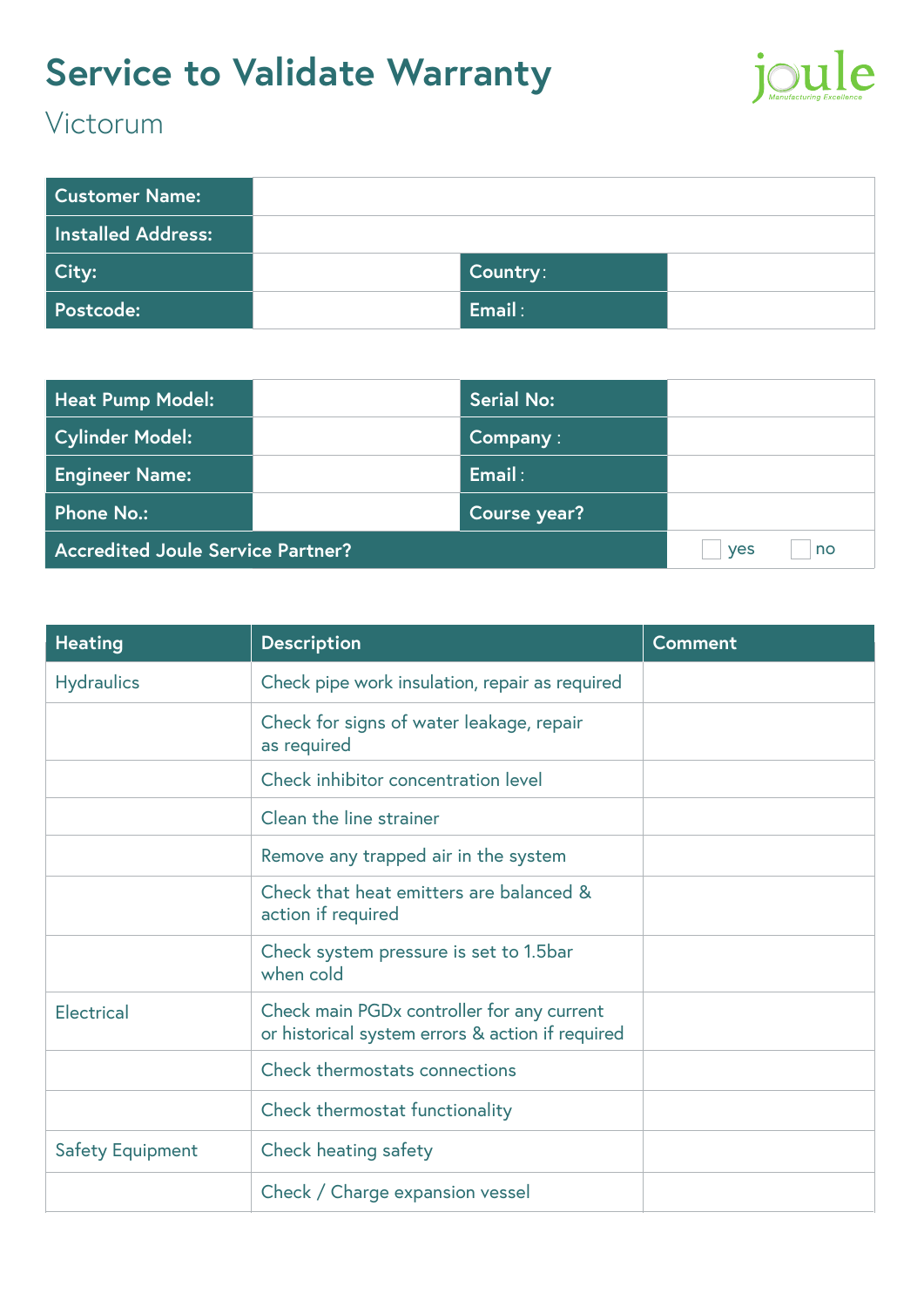# **Service to Validate Warranty**



### Victorum

| <b>Heat Pump</b>  | <b>Description</b>                                                                   | <b>Comment</b> |
|-------------------|--------------------------------------------------------------------------------------|----------------|
| Ventilation       | Check all duct connections are sealed<br>and secure                                  |                |
|                   | Remove and replace air filter                                                        |                |
|                   | Check that all extract valves are open<br>and free of debris                         |                |
|                   | Check ventilation rates are in line with<br>commissioned values                      |                |
| General           | Check controller for any current or historical<br>system errors & action if required |                |
|                   | Check for undue noise, vibration or any<br>obvious defects                           |                |
|                   | Check for signs of water leakage, repair<br>as required                              |                |
|                   | Check unit for any damage                                                            |                |
|                   | Check that the unit is securely fixed to the wall                                    |                |
|                   | Check hydraulic flow & return temperatures                                           |                |
|                   | Check air extract & exhaust temperatures are<br>in line with what is expected        |                |
|                   | Check evaporator temperature                                                         |                |
| <b>Electrical</b> | Check any electrical wiring associated<br>with the heat pump                         |                |
|                   | Check that any sensors are inserted correctly<br>and have not become dislodged       |                |